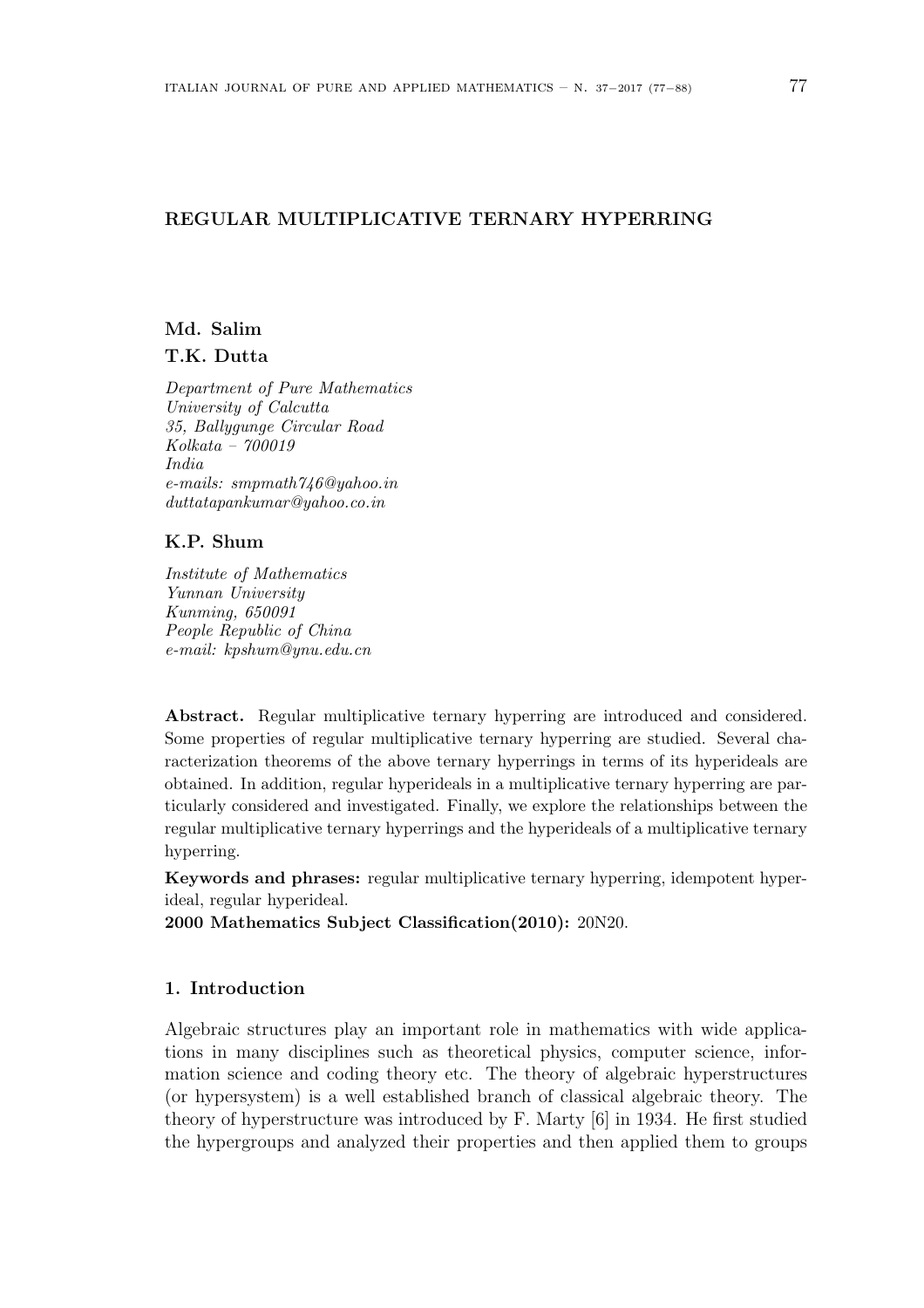and rational algebraic functions. Nowadays there has been a remarkable growth of hyperstructure theory. Many researchers have observed that the theory of hyperstructure has many applications in pure and applied science. In [2], P. Corsini and V. Leoreanu have collected numerous applications of algebraic hyperstructures. The notion of multiplicative hyperring has been introduced by R. Rota [8] in which the addition is a binary operation and multiplication is a binary hyperoperation. M.A. Krasner also introduced the notion of hyperring, called Krasner hyperring [4]. In a Krasner hyperring  $(R, +, \cdot)$ ,  $\cdot +$  is a binary hyperoperation and '*·*' is a binary operation, in which the zero element is absorbing.

In 1971, W.G. Lister [5] introduced the notion of ternary ring and study some important properties of it. According to W.G. Lister [5], a ternary ring is an algebraic system consisting of a nonempty set *R* together with a binary operation, called addition and a ternary multiplication, which forms a commutative group relative to addition, a ternary semigroup relative to multiplication and left, right, lateral distributive laws hold.

In 2014, J.R. Castillo and Jocelyn S. Paradero-Vilela [1] have introduced a special kind of ternary hyperrings, called the Krasner ternary hyperring. In a Krasner ternary hyperring  $(R, +, \cdot)$ ,  $' +'$  is a binary hyperoperation and  $'$  is a ternary multiplication.

In [11], we have studied the multiplicative ternary hyperrings. Our notion of multiplicative ternary hyperring in this paper differs from the notion of Krasner multiplicative ternary hyperring. In our multiplicative ternary hyperring  $(R, +, \circ),$ '+' is a binary operation and '*◦*' is always a ternary hyper operation, in which the zero element is an absorbing zero (i.e.,  $0_R \circ x \circ y = x \circ 0_R \circ y = x \circ y \circ 0_R = \{0_R\}$  for all  $x, y \in R$ ). We will introduce the notion of regular multiplicative ternary hyperring and to give some characterization theorems for such ternary hyperrings. We prove that if a multiplicative ternary hyperring *R* is regular, then for an hyperideal *I* of *R*, both *I* and *R/I* are regular.

Conversely, if *R* is a multiplicative ternary hyperring and if there exists an hyperideal *I* of *R* such that both *I* and *R/I* are regular, then *R* is regular. We also consider the idempotent hyperideals and prove that if a commutative multiplicative ternary hyperring *R* is regular then every hyperideal *I* of *R* is idempotent and conversely.

Finally, we consider the regular hyperideal and prove that a multiplicative ternary hyperring is regular if and only if *{*0*}* is regular hyperideal of *R*.

#### **2. Preliminaries**

**Definition 2.1.** By a ternary hype roperation  $\circ \circ$  on a nonempty set *H*, we mean a mapping  $\circ$ :  $H \times H \times H \to P^*(H)$ , where  $P^*(H)$  is the set of all nonempty subsets of *H*. For  $x, y, z \in H$ , the image of the element  $(x, y, z) \in H \times H \times H$ under the mapping ' $\circ$ ' will be denoted by  $x \circ y \circ z$  (which is called the ternary hyperproduct of *x, y, z*).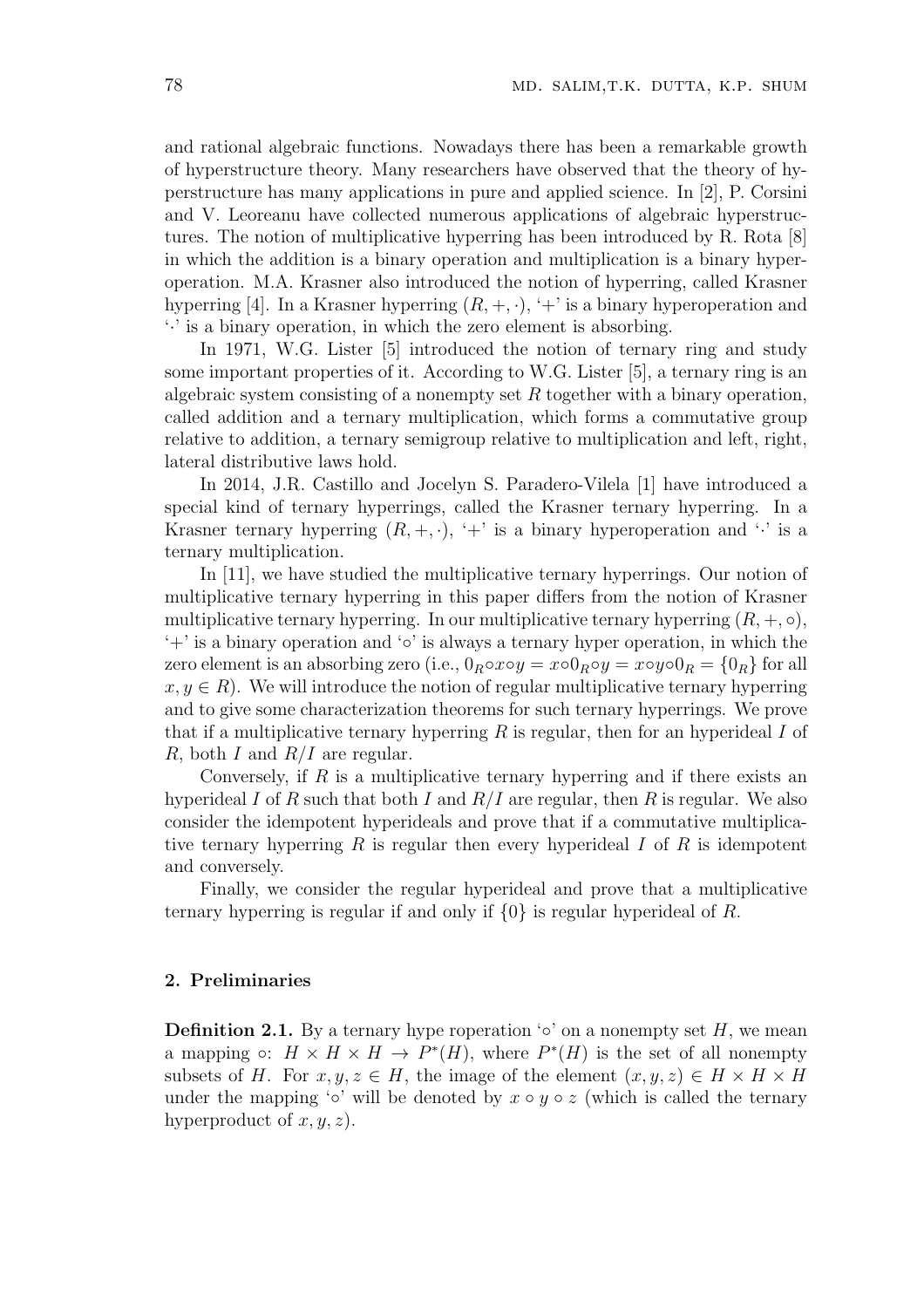**Definition 2.2.** A multiplicative ternary hyperring  $(R, +, \circ)$  is an additive commutative group  $(R,+)$  endowed with a ternary hyperoperation  $\circ \circ$  such that the following conditions hold :

- (i)  $(a \circ b \circ c) \circ d \circ e = a \circ (b \circ c \circ d) \circ e = a \circ b \circ (c \circ d \circ e);$
- (ii)  $(a + b) \circ c \circ d \subseteq a \circ c \circ d + b \circ c \circ d$ ; *a*  $\circ$  (*b* + *c*)  $\circ$  *d*  $\subseteq$  *a*  $\circ$  *b*  $\circ$  *d* + *a*  $\circ$  *c*  $\circ$  *d*;  $a \circ b \circ (c + d) \subseteq a \circ b \circ c + a \circ b \circ d$ ;
- (iii)  $(-a) \circ b \circ c = a \circ (-b) \circ c = a \circ b \circ (-c) = -(a \circ b \circ c)$  for all  $a, b, c \in R$ ;
- (iv)  $0_R \circ x \circ y = x \circ 0_R \circ y = x \circ y \circ 0_R = \{0_R\}$  for all  $x, y \in R$  (absorbing property of  $0_R$ ),

for all  $a, b, c, d, e \in S$ . We remark here that, if the inclusions in (ii) are replaced by equalities, then the multiplicative ternary hyperring is called a strongly distributive multiplicative ternary hyperring.

**Definition 2.3.** A multiplicative ternary hyperring  $(R, +, \circ)$  is called commutative if  $a_1 \circ a_2 \circ a_3 = a_{\sigma(1)} \circ a_{\sigma(2)} \circ a_{\sigma(3)}$ , where  $\sigma$  is a permutation of  $\{1,2,3\}$  for all  $a_1, a_2, a_3 \in R$ .

**Definition 2.4.** A nonempty finite subset  $\varepsilon = \{(e_i, f_i)\}_{i=1}^n$  of  $R \times R$  where R is a multiplicative ternary hyperring is called a left (resp. lateral, right) identity set of *R* if

for any 
$$
a \in R
$$
,  $a \in \sum_{i=1}^{n} e_i \circ f_i \circ a$   $\left(\text{resp. } a \in \sum_{i=1}^{n} e_i \circ a \circ f_i, a \in \sum_{i=1}^{n} a \circ e_i \circ f_i\right)$ 

An element *e* of a multiplicative ternary hyperring  $(R, +, \circ)$  is called a unital element of *R* if  $a \in (e \circ e \circ a) \cap (e \circ a \circ e) \cap (a \circ e \circ e)$ .

**Definition 2.5.** Let  $(S, +, \circ)$  and  $(S', +, \circ)$  be two multiplicative ternary hyperrings. Then a mapping $f : S \to S'$  is called a homomorphism(a good homomorphism) if  $f(a + b) = f(a) + f(b)$  and  $f(a \circ b \circ c) \subseteq f(a) \circ f(b) \circ f(c)$  (resp.  $f(a \circ b \circ c) = f(a) \circ f(b) \circ f(c)$ .

**Definition 2.6.** Let  $(R, +, \circ)$  be a multiplicative ternary hyperring. An additive subgroup *I* of *R* is called

- (i) a left hyperideal of *R* if  $r, r' \in R$ ,  $\Rightarrow$   $r \circ r' \circ x \subseteq I$ , for all  $x \in I$ ;
- (ii) a right hyperideal of *R* if  $r, r' \in R$ ,  $\Rightarrow x \circ r \circ r' \subseteq I$ , for all  $x \in I$ ;
- (iii) a lateral hyperideal of *R* if  $r, r' \in R$ ,  $\Rightarrow r \circ x \circ r' \subseteq I$ , for all  $x \in I$ ;
- (iv) a two sided hyperideal of *R* if *I* is both a left and a right hyperideal of *R*;
- (v) an hyperideal of *R* if *I* is a left, a right, and a lateral hyperideal of *R*.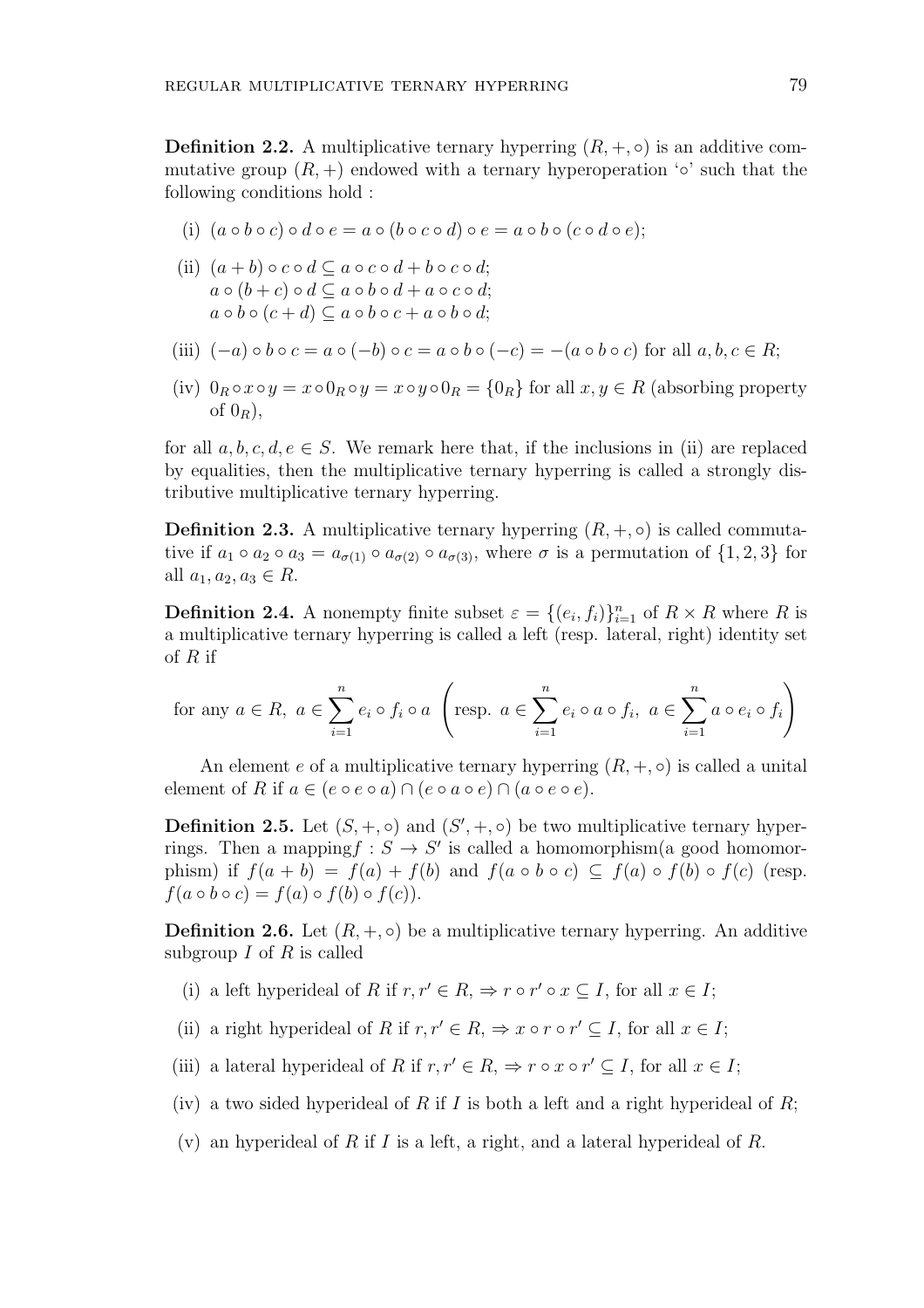Based on the above definitions, we have the following resullts.

**Remark 2.7.** Let *R* be a multiplicative ternary hyperring. If *I*, *J* and *K* are three hyperideals of *R*, then

$$
I \circ J \circ K = \cup \left\{ \sum_{finite} a_i \circ b_i \circ c_i : a_i \in I, b_i \in J, c_i \in K \right\}
$$

is a hyperideal of *R*.

**Remark 2.8.** If  $(R, +, \circ)$  is a multiplicative ternary hyperring and  $a \in R$ , then

$$
\langle a \rangle_r = a \circ R \circ R + na
$$

(where n is an integer) is the right hyperideal of *R* generated by *a*.

Similarly if  $(R, +, \circ)$  is a multiplicative ternary hyperring and  $a \in R$ , then the following equations hold:

$$
\langle a \rangle_m = R \circ a \circ R + R \circ R \circ a \circ R \circ R + na
$$

(where n is an integer) is the lateral hyperideal of *R* generated by *a*, and

$$
\langle a \rangle_l = R \circ R \circ a + na
$$

(where n is an integer) is the left hyperideal of *R* generated by *a*.

**Remark 2.9.** If  $(R, +, \circ)$  is a multiplicative ternary hyperring  $a \in R$  with a unital element *e*, then the following equation holds:

$$
\langle a\rangle_r=a\circ R\circ R
$$

is the right hyperideal of *R* generated by *a*.

Similarly,

$$
\langle a \rangle_m = R \circ a \circ R + R \circ R \circ a \circ R \circ R
$$

is the lateral hyperideal of *R* generated by *a*. And

$$
\langle a \rangle_l = R \circ R \circ a
$$

is the left hyperideal of *R* generated by *a*.

#### **3. Regular ternary hyperring**

**Definition 3.1.** Let  $(R, +, \circ)$  be a multiplicative ternary hyperring. Then, an element  $a \in R$  is called a regular element if there exists an element  $x \in R$  such that  $a \in a \circ x \circ a$  The multiplicative ternary hyperring  $(R, +, \circ)$  is called regular if all of its elements are regular.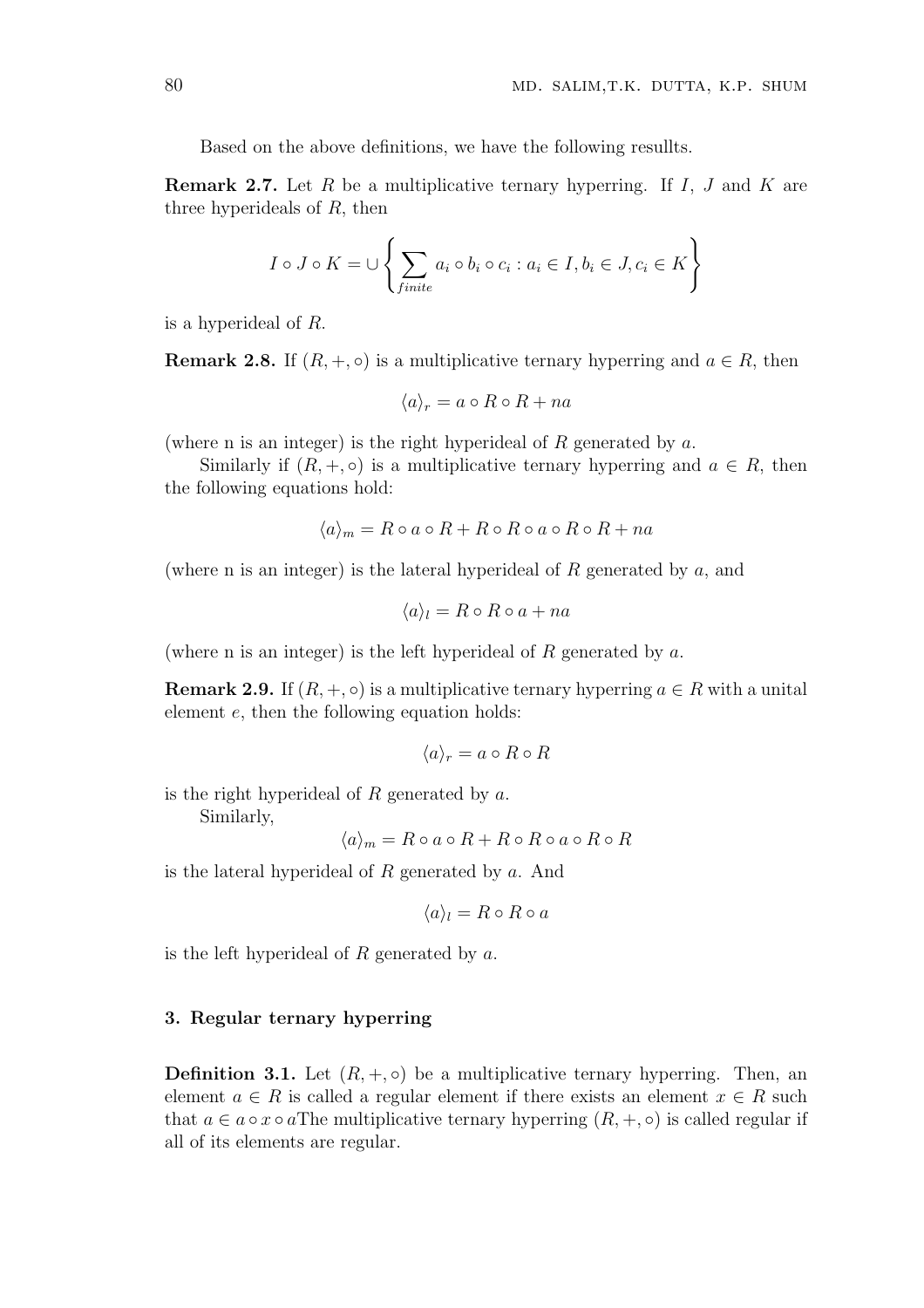**Example 3.2.** [13] Let  $(R, +, \cdot)$  be a regular ternary ring with a unital element *e*. Let *A* be a subset of *R* containing *e*. Now we define a multiplicative ternary hyperoperation '*◦*' on *R* as follows:

$$
a \circ b \circ c = \{a \cdot x \cdot b \cdot y \cdot c : x, y \in A\}.
$$

Then  $(R, +, \circ)$  is a multiplicative ternary hyperring. We denote this ring by  $(R_A, +, \circ)$ . Let  $a \in R_A = R$ . Since R is a regular ring, there exists an element  $b \in R$  such that  $aba = a$ . Now, we derive that

$$
a = a \cdot e \cdot b \cdot e \cdot a \in \{a \cdot x \cdot b \cdot y \cdot a : x, y \in A\} = a \circ b \circ a,
$$

because  $e \in A$ . Thus, we have shown that  $(R_A, +, \circ)$  is a regular multiplicative ternary hyperring.

**Theorem 3.3.** *Let f be a homomorphism from a regular multiplicative ternary hyperring R onto a multiplicative ternary hyperring T. Then T is a regular ternary hyperring. we observe that the homomorphic image of a regular multiplicative ternary hyperring is still a regular multiplicative ternary hyperring.*

**Proof.** The proof is obvious and hence we omit the proof.

In the following proposition, we characterize the regular multiplicative ternary hyperrings.

**Proposition 3.4.** *A multiplicative ternary hyperring*  $(R, +, \circ)$  *is regular if and only if for each*  $a \in R$ *, there exist*  $x_1, x_2, y_1, y_2, z_1, z_2 \in R$  such that

$$
a \in (a \circ x_1 \circ x_2) \circ (y_1 \circ a \circ y_2) \circ (z_1 \circ z_2 \circ a).
$$

**Proof.** Let *R* be a regular multiplicative ternary hyperring and  $a \in R$ . Then there exists  $x \in R$  such that  $a \in a \circ x \circ a$  which implies that  $a \in a \circ x \circ a \circ a$  $x \circ a \subseteq a \circ x \circ a \circ x \circ a \circ x \circ a \subseteq a \circ x \circ a \circ x \circ a \circ x \circ a \circ x \circ a$ . Consequently,  $a \in (a \circ x_1 \circ x_2) \circ (y_1 \circ a \circ y_2) \circ (z_1 \circ z_2 \circ a)$  for some  $x_1, x_2, y_1, y_2, z_1, z_2 \in R$ . Conversely, let *a* an arbitrary element of a multiplicative ternary hyperring  $(R, +, \circ)$  and  $a \in (a \circ x_1 \circ x_2) \circ (y_1 \circ a \circ y_2) \circ (z_1 \circ z_2 \circ a)$  for some  $x_1, x_2, y_1, y_2, z_1, z_2 \in R$ . This implies that  $a \in a \circ (x_1 \circ x_2 \circ y_1 \circ a \circ y_2 \circ z_1 \circ z_2) \circ a \Rightarrow a \in a \circ s \circ a$  for some  $s \in x_1 \circ x_2 \circ y_1 \circ a \circ y_2 \circ z_1 \circ z_2$ . This proves that *a* and hence *R* is regular.

It is noted that a left and a right hyperideal of a regular multiplicative ternary hyperring may not be regular; however, for a lateral hyperideal of a regular multiplicative ternary hyperring, we have the following results.

**Proposition 3.5.** *If I is a lateral hyperideal of a regular multiplicative ternary hyperring, then I is regular as a multiplicative ternary hyperring.*

**Proof.** Let *I* be a lateral hyperideal of a multiplicative ternary hyperring *R*. Let  $a \in I$ . Since R is regular, there exists  $b \in R$  such that  $a \in a \circ b \circ a \subseteq I$ .  $(a \circ b \circ a) \circ b \circ a = a \circ (b \circ a \circ b) \circ a$  where  $b \circ a \circ b \subset I$ . Thus I is regular.  $\blacksquare$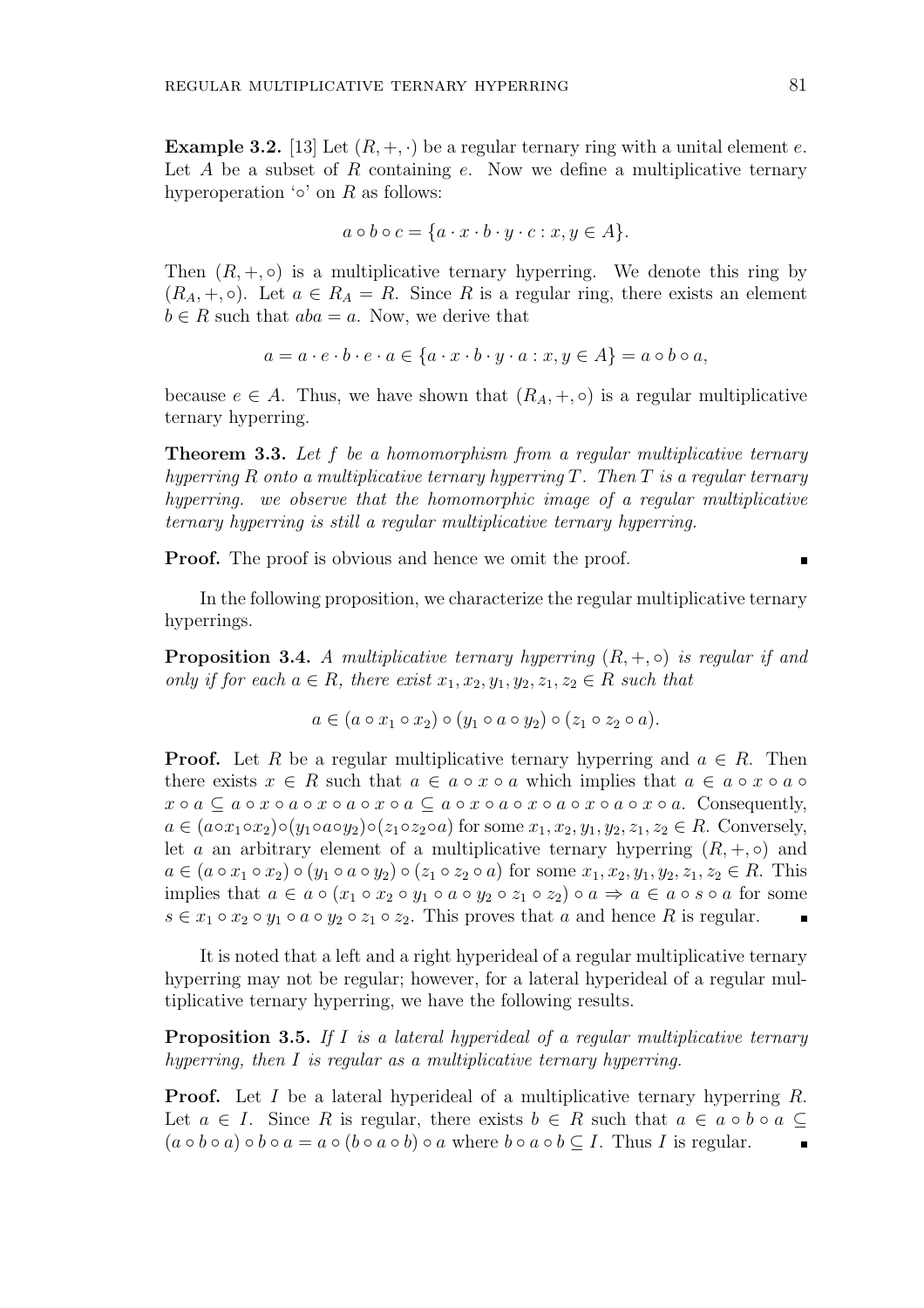**Corollary 3.6.** *Every hyperideal of a regular multiplicative ternary hyperring is regular as a multiplicative ternary hyperring.*

**Theorem 3.7.** *If I and J are regular hyperideals of a multiplicative ternary hyperring*  $(R, +, \circ)$ *, then*  $I \cap J$  *is regular as a multiplicative ternary hyperring.* 

**Proof.** Obviously  $I \cap J$  is an hyperideal of *R*. Let  $a \in I \cap J$ . Then there exist *x*  $\in$  *I* and *y*  $\in$  *J* such that *a*  $\in$  *a*  $\circ$  *x*  $\circ$  *a* and *a*  $\in$  *a*  $\circ$  *y*  $\circ$  *a*. we hence deduce that  $a \in a \circ x \circ a \subseteq (a \circ x \circ a) \circ x \circ (a \circ y \circ a) = a \circ (x \circ a \circ x \circ a \circ y) \circ a$ . Now,  $x \circ a \circ x \circ a \circ y \subseteq I \cap J$ . Consequently,  $I \cap J$  is regular as a multiplicative ternary hyperring.

**Definition 3.8.** [Proposition 3.8, [12]] Let  $(R, +, \circ)$  be a multiplicative ternary hyperring and *I* be an hyperideal of *R*. Then the multiplicative ternary hyperring  $R/I = \{a + I : a \in R\}$  is called a quotient multiplicative ternary hyperring of  $(R, +, \circ)$  by *I*, where  $(a+I)+(b+I) = (a+b)+I$  and  $(a+I)\circ(b+I)\circ(c+I) =$  ${p+I : p \in a \circ b \circ c}$  for any  $a, b, c \in R$ .

For the hyperideals in a multiplicative ternary hyperring, we have the following results.

**Theorem 3.9.** *Let R be a regular strongly distributive multiplicative ternary hyperring and I an hyperideal of R. Then I* (*as a multiplicative ternary hyperring*) *and the quotient multiplicative ternary hyperring R/I are regular. Conversely, if*  $(R, +, \circ)$  *is a multiplicative ternary hyperring and if there exists an hyperideal I of R such that both I* (*as a multiplicative ternary hyperring*) *and R/I are regular, then R is regular.*

**Proof.** The first part of the theorem follows directly from Proposition 3.5 and Theorem 3.3, since *R/I* is a homomorphic image of *R*.

Conversely, suppose that *R* is a multiplicative ternary hyperring and there exists an hyperideal *I* of *R* such that both *I* and  $R/I$  are regular. Let  $a \in R$ . Then  $a + I \in R/I$ . Since  $R/I$  is regular, there exists an element  $b + I \in R/I$ where  $b \in R$ , such that  $a + I \in (a + I) \circ (b + I) \circ (a + I)$ . Then  $a + I = z + I$  for some  $z \in a \circ b \circ a$ . Since  $a + I = z + I$ , again  $a - z \in I$ . Since *I* is regular

$$
a - z \in (a - z) \circ y \circ (a - z) \text{ for some } y \in I
$$
  
=  $a \circ y \circ a - a \circ y \circ z - z \circ y \circ a + z \circ y \circ z$   

$$
\subseteq a \circ y \circ a - a \circ y \circ a \circ b \circ a - a \circ b \circ a \circ y \circ a + a \circ b \circ a \circ y \circ a \circ b \circ a
$$
  
=  $a \circ (y - y \circ a \circ b - b \circ a \circ y + b \circ a \circ y \circ a \circ b) \circ a$ 

i.e.,  $a-z\in a\circ s\circ a$  for some  $s\in y-y\circ a\circ b-b\circ a\circ y+b\circ a\circ y\circ a\circ b$ . Thus  $a-z=t$  for some  $t \in a \circ s \circ a$ . Then  $a=t+z \subseteq a \circ s \circ a + a \circ b \circ a = a \circ (s+b) \circ a$ . So *a* and hence *R* is regular.

**Theorem 3.10.** [Theorem 3.18, [12]] *Let I and J be two hyperideals of a multiplicative ternary hyperring*  $(R, +, \circ)$ *. Then*  $I/(I \cap J) \cong (I + J)/J$ .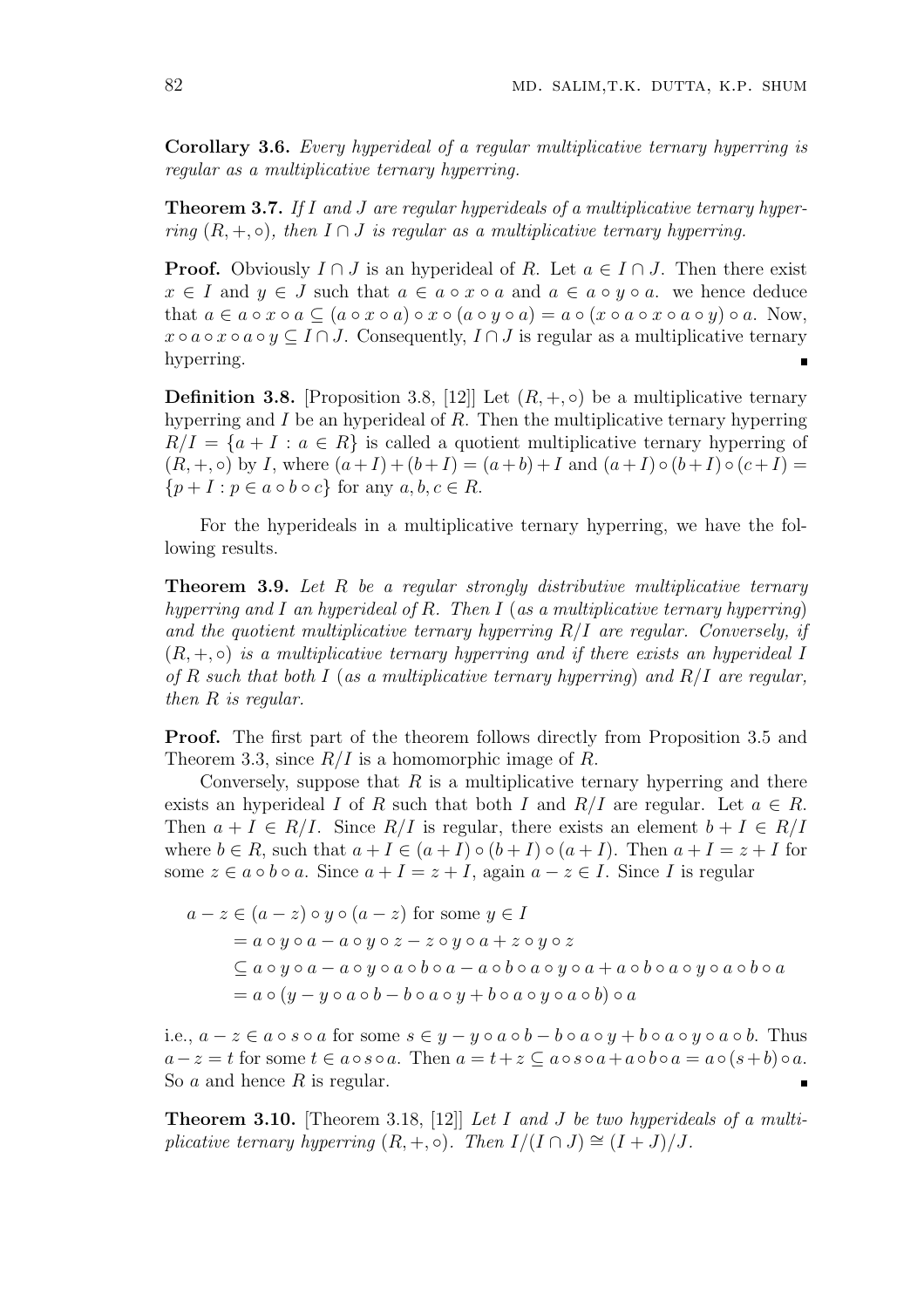**Theorem 3.11.** *Let* (*R,* +*, ◦*) *be a strongly distributive multiplicative ternary hyperring and I and J are hyperideals of R as multiplicative ternary hyperring. If I and J are regular, then I* + *J is regular.*

**Proof.** Since *I* and *J* are regular, by Theorem 3.7  $I \cap J$  is regular. Again by Theorem 3.9,  $I/(I \cap J)$  is regular. Since  $(I + J)/J$  is a homomorphic image of  $I/(I \cap J)$  and so  $(I + J)/J$  is regular. Since *J* and  $(I + J)/J$  are regular, by Theorem 3.9, the hyperideal  $I + J$  is regular.

In the following theorems, we further investigate the properties of the multiplicative ternary hyperrings.

**Theorem 3.12.** *Let*  $(R, +, \circ)$  *be a multiplicative ternary hyperring. Then the following statements are equivalent:*

- (i) *R is a regular multiplicative ternary hyperring;*
- (ii) *For any right hyperideal I, lateral hyperideal J, and left hyperideal K of R,*  $I \circ J \circ K = I \cap J \cap K$ ;
- (iii) For  $a, b, c \in R$ ,  $\langle a \rangle_r \circ \langle b \rangle_m \circ \langle c \rangle_l = \langle a \rangle_r \cap \langle b \rangle_m \cap \langle c \rangle_l$ ;
- (iv)  $\langle a \rangle_r \circ \langle a \rangle_m \circ \langle a \rangle_l = \langle a \rangle_r \cap \langle a \rangle_m \cap \langle a \rangle_l$ , for each element  $a \in R$ .

**Proof.** (i)  $\Rightarrow$  (ii). Suppose that *R* is a regular multiplicative ternary hyperring. Let *I*, *J* and *K* be a right hyperideal, a lateral hyperideal and a left hyperideal of *R* respectively. Obviously  $I \circ J \circ K \subseteq I \cap J \cap K$  (1). Now let  $a \in I \cap J \cap K$ . Then we have  $a \in a \circ x \circ a$  for some  $x \in R$ . This implies that  $a \in a \circ x \circ a \subseteq a$  $(a \circ x \circ a) \circ (x \circ a \circ x) \circ (a \circ x \circ a) \subseteq I \circ J \circ K$ . Thus we have  $I \cap J \cap K \subseteq I \circ J \circ K$ (2). From (1) and (2), it follows that  $I \circ J \circ K = I \cap J \cap K$ .

Clearly, (ii)  $\Rightarrow$  (iii) and (iii)  $\Rightarrow$  (iv).

(iv)  $\Rightarrow$  (i). Let  $a \in R$ . Then  $a \in \langle a \rangle_r \cap \langle a \rangle_m \cap \langle a \rangle_l = \langle a \rangle_r \circ \langle a \rangle_m \circ \langle a \rangle_l =$  $(a \circ R \circ R + na) \circ (R \circ a \circ R + R \circ R \circ a \circ R \circ R + na) \circ (R \circ R \circ a + na) \subseteq a \circ R \circ a$  i.e. *a* ∈ *a*  $\circ$  *y*  $\circ$  *a* for some *y* ∈ *R*. Hence, we have proved that *a* and *R* are regular. ■

**Theorem 3.13.** *The following conditions on a multiplicative ternary hyperring R are equivalent:*

- (i) *R is regular,*
- (ii)  $I \cap J = I \circ R \circ J$  *for every right hyperideal I* and every left hyperideal *J of R,*
- (iii) *For*  $a, b \in R$ ,  $\langle a \rangle_r \cap \langle b \rangle_l = \langle a \rangle_r \circ R \circ \langle b \rangle_l$ ,
- $(iv) \ \ For \ a \in R, \ \langle a \rangle_r \cap \langle a \rangle_l = \langle a \rangle_r \circ R \circ \langle a \rangle_l.$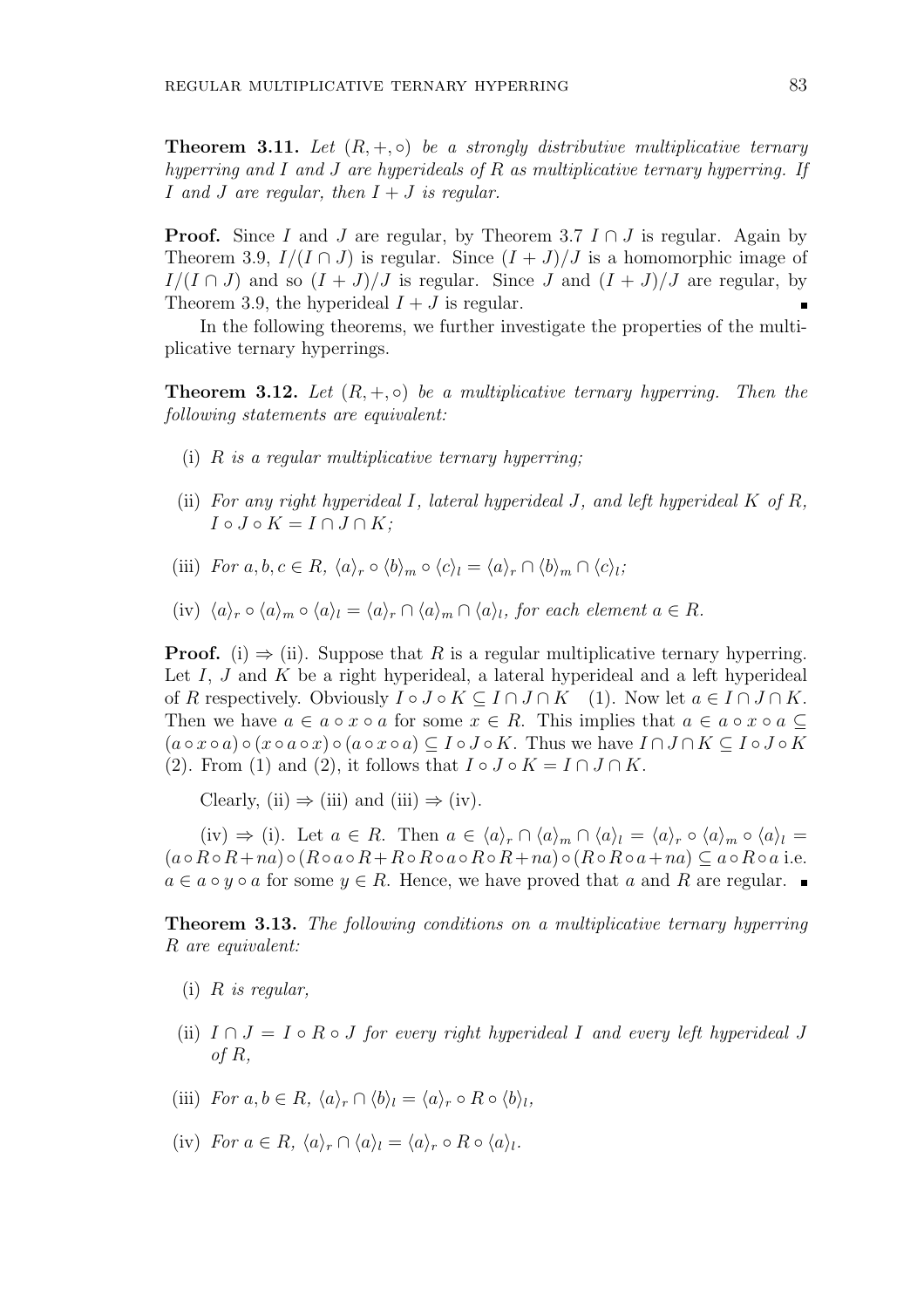**Proof.** Since *R* is a lateral hyperideal of itself, by (ii) of Theorem 3.12, (i)  $\Rightarrow$  (ii) follows.

Clearly, (ii)  $\Rightarrow$  (iii) and (iii)  $\Rightarrow$  (iv).

 $(iv) \Rightarrow (i)$ . Let  $a \in R$ . Then  $a \in \langle a \rangle_r \cap \langle a \rangle_l = \langle a \rangle_r \circ R \circ \langle a \rangle_l = (a \circ R \circ R + na)$  $\circ R \circ (R \circ R \circ a + na) \subseteq a \circ R \circ a$ . Thus  $a \in a \circ R \circ a$ . Thus there exists an element  $x \in R$  such that  $a \in a \circ x \circ a$ . Hence, *a* and *R* are regular.  $\blacksquare$ 

**Definition 3.14.** An element *a* of a multiplicative ternary hyperring  $(R, +, \circ)$  is called idempotent if  $a \circ a \circ a = a$ .

**Definition 3.15.** An hyperideal *I* of a multiplicative ternary hyperring  $(R, +, \circ)$ is called idempotent if  $I \circ I \circ I = I$ .

In the following theorem, we characterize the idempotent multiplicative ternary hyperrings.

**Theorem 3.16.** *Let*  $(R, +, \circ)$  *be a commutative multiplicative ternary hyperring. Then R is regular if and only if every hyperideal I of R is idempotent.*

**Proof.** Let *R* be a regular multiplicative ternary hyperring and *I* be any hyperideal of *R*. Then  $I \circ I \circ I \subseteq R \circ R \circ I \subseteq I$ . Let  $a \in I$ . Then there exists  $x \in R$ such that  $a \in a \circ x \circ a \subseteq (a \circ x \circ a) \circ x \circ a = a \circ (x \circ a \circ x) \circ a \subseteq I \circ I \circ I$ . Thus  $I \subseteq I \circ I \circ I$  and hence  $I \circ I \circ I = I$ , i.e.,  $I$  is idempotent.

Conversely, suppose that every hyperideal of *R* is idempotent. Let *I*, *J* and *K* be three hyperideals of *R*. Obviously  $I \circ J \circ K \subseteq I \cap J \cap K$ . Again, we have  $I \cap J \cap K = (I \cap J \cap K) \circ (I \cap J \cap K) \circ (I \cap J \cap K) \subseteq I \circ J \circ K$ . Thus  $I \cap J \cap K = I \circ J \circ K$ . Therefore, by Theorem 3.12, we have proved that R is a regular multiplicative ternary hyperring.

#### **4. Regular hyperideal**

Let  $(R, +, \circ)$  be a regular multiplicative ternary hyperring. Then for any right hyperideal *S*, lateral hyperideal *M* and left hyperideal *L* we have  $S \circ M \circ L =$ *S* ∩ *M* ∩ *L*. Hence, we have  $(0) + S \circ M \circ L = S \cap M \cap L$ . Also for an hyperideal *T* of *R*, we have  $T + S \circ M \circ L = S \cap M \cap L$  ....(1), where *S* is a right hyperideal containing *T*, *M* is a lateral hyperideal containing *T* and *L* is a left hyperideal containing *T*. Based on relation (1), we now give the following definition of a regular hyperideal.

**Definition 4.1.** An hyperideal *I* of a multiplicative ternary hyperring  $(R, +, \circ)$ is called a regular hyperideal of *R* if  $I + S \circ M \circ L = S \cap M \cap L$  for any right hyperideal  $S \supseteq I$ , lateral hyperideal  $M \supseteq I$  and left hyperideal  $L \supseteq I$ .

Based on the above definition, we have the following propostions concerning the regular hyperideals of a multipllicative ternary hyperrings.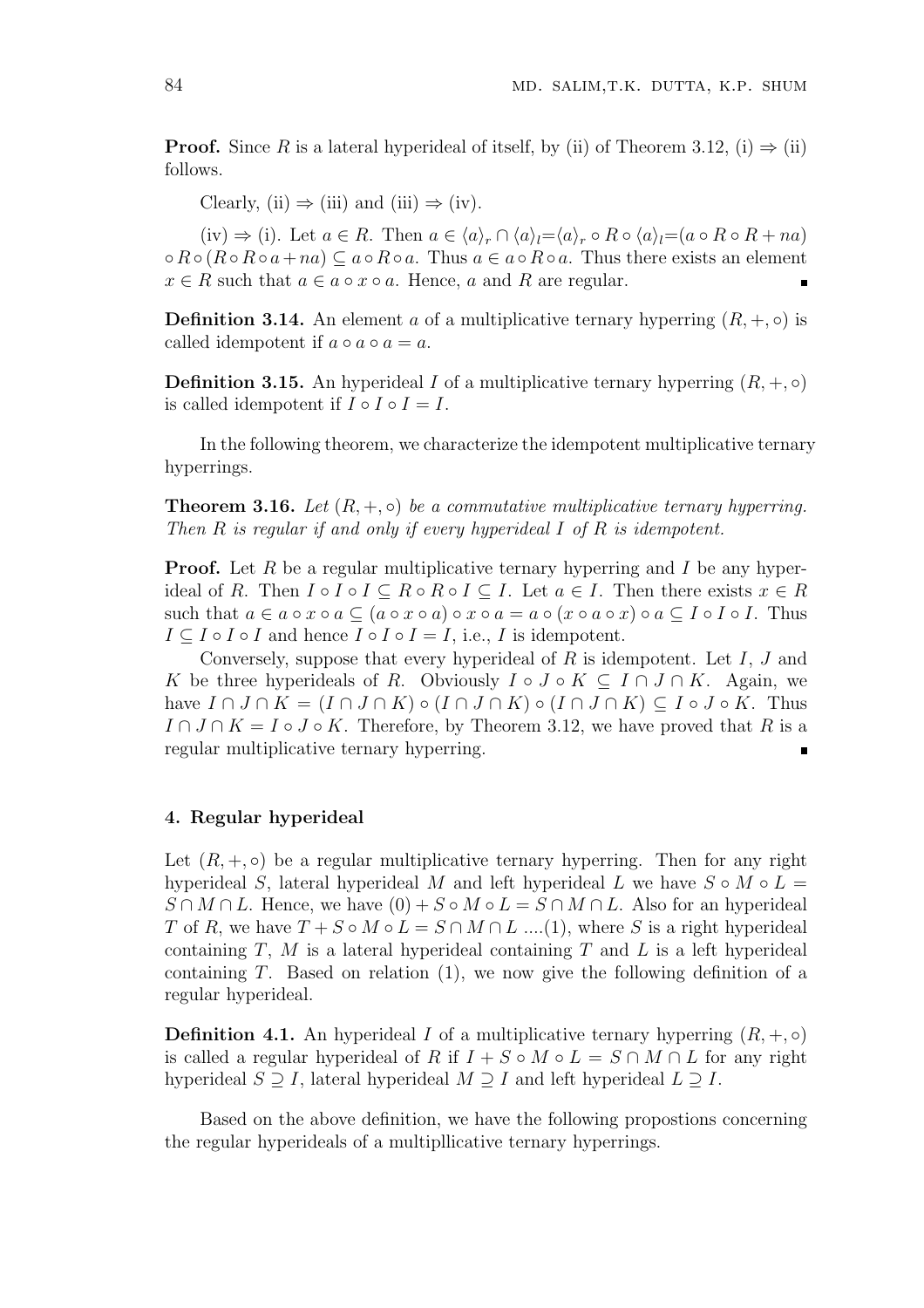**Proposition 4.2.** Let  $(R, +, \circ)$  be a multiplicative ternary hyperring and I be *a regular hyperideal of R. If T is an hyperideal of R containing the regular hyperideal I, then T is also regular.*

**Proof.** Let *S* be a right hyperideal containing *T*, *M* a lateral hyperideal containing *T* and *L* a left hyperideal containing *T*. Then  $S \supset T \supset I$ ,  $M \supset T \supset I$  and *S* ⊃ *T* ⊃ *I*. Since *I* is regular,  $I + S \circ M \circ L = S \cap M \cap L$ . Now, we deduce that  $T + S \circ M \circ L \supset I + S \circ M \circ L = S \cap M \cap L$ . Again,  $T \subseteq S \cap M \cap L$ and  $S \circ M \circ L \subseteq S \cap M \cap L$  and hence  $T + S \circ M \circ L \subseteq S \cap M \cap L$ . Thus  $T + S \circ M \circ L = S \cap M \cap L$ . Hence, we have shown that *T* is regular.

**Proposition 4.3.** *A multiplicative ternary hyperring*  $(R, +, \circ)$  *is a regular multiplicative ternary hyperring if and only if* (0) *is a regular hyperideal of R.*

**Proof.**  $(R, +, \circ)$  be a regular multiplicative ternary hyperring *⇔ S ◦ M ◦ L* = *S ∩ M ∩ L* for any right hyperideal *S*, lateral hyperideal *M* and left hyperideal *L* of *R* (by Proposition 3.12)

 $\Leftrightarrow$   $(0) + S \circ M \circ L = S \cap M \cap L$  for any right hyperideal  $(0) \subset S$ , lateral hyperideal  $(0)$  ⊂ *M* and left hyperideal  $(0)$  ⊂ *L* 

*⇔* (0) is a regular hyperideal of *R*.

**Corollary 4.4.** Let  $(R, +, \circ)$  be a regular multiplicative ternary hyperring and T *be an hyperideal of R. Then the hyperideal T is regular.*

Let *N* be the intersection of all nonzero hyperideals of  $R$ ,  $N_r$  the intersection of all nonzero right hyperideals of *R*, *N<sup>m</sup>* the intersection of all nonzero lateral hyperideals of *R* and *N<sup>l</sup>* the intersection of all nonzero left hyperideals of *R*. If  $N = \{0\}$ , then obviously we have  $N = N_r = N_m = N_l = (0)$ .

Finally, we give some theorems related to regular multiplicative ternary hyperrings and their regular hyperideals.

**Theorem 4.5.** *Let*  $(R, +, \circ)$  *be a multiplicative ternary hyperring and*  $N = N_r =$  $N_m = N_l$ . Then *R* is a regular multiplicative ternary hyperring if and only if N *is a regular hyperideal of R.*

**Proof.** Let *R* be a regular multiplicative ternary hyperring. If  $N = N_r = N_m$  $N_l = \{0\}$ , then the proof follows from Proposition 4.3. Hence, we may assume that  $N = N_r = N_m = N_l \neq \{0\}$ . By Proposition 4.3, it follows that  $\{0\}$  is a regular hyperideal of *R*. Now,  $\{0\} \subseteq N$  implies that N is a regular hyperideal of *R*, by Proposition 4.2.

Conversely, let *N* be a regular hyperideal of *R*. Let *S* be a right hyperideal, *M* a lateral hyperideal and *L* a left hyperideal of *R*. Then  $N=N_r \subseteq S$ ,  $N=N_m \subseteq M$ and  $N = N_l \subseteq L$ . Since  $N$  is a regular hyperideal of  $R, N + S \circ M \circ L = S \cap M \cap L$ . Since  $N \circ N \circ N$  is a right hyperideal of  $R, N = N_r \subseteq N \circ N \circ N \subseteq S \circ M \circ L$  and  $N+S\circ M\circ L=S\circ M\circ L$ . Consequently,  $N+S\circ M\circ L=S\cap M\cap L$  implies that  $S \circ M \circ L = S \cap M \cap L$ . Hence, from Theorem 3.12, it follows that R is a regular multiplicative ternary hyperring.É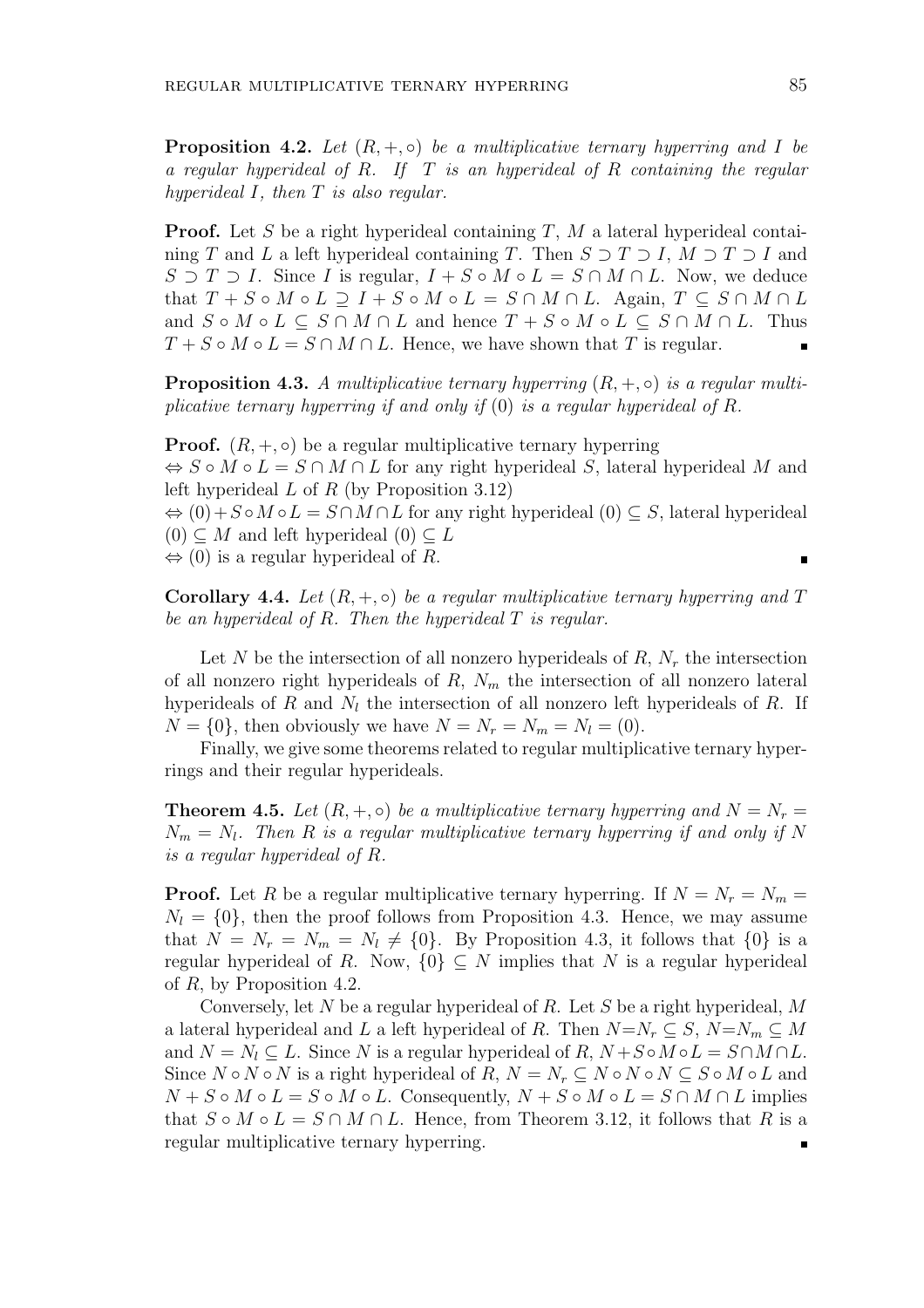**Theorem 4.6.** Let R be a multiplicative ternary hyperring and  $N = N_r = N_m =$  $N_l \neq (0)$ *. Then R is regular multiplicative ternary hyperring if and only if every nonzero hyperideals of R is regular.*

**Proof.** Let R be a regular multiplicative ternary hyperring and I be a nonzero hyperideal of *R*. Since *R* is regular, (0) is a regular hyperideal of *R*, by Proposition 4.3. Agai,n since *I ⊇* (0), by Proposition 4.2, we see that *I* is a regular hyperideal of *R*.

Conversely, assume that every nonzero hyperideals of  $R$  is regular and  $N =$  $N_r = N_m = N_l \neq (0)$ . Then *N* is a regular hyperideal of *R*. Now, by Theorem 4.5, *R* is a regular ring.

**Lemma 4.7.** *Let*  $(R, +, \circ)$  *be a multiplicative ternary hyperring and I be an hyperideal of R. Then, the following conditions are equivalent:*

- (i)  $\langle a \rangle_r \cap \langle a \rangle_m \cap \langle a \rangle_l = \langle a \rangle_r \circ \langle a \rangle_m \circ \langle a \rangle_l$  for any  $a \in R$ ,
- (ii)  $S \cap M \cap L = S \circ M \circ L$ , for any right hyperideal *S*, lateral hyperideal *M* and *left hyperideal L.*

**Proof.** (i)  $\Rightarrow$  (ii) Let  $x \in S \cap M \cap L$ . Now,  $x \in \langle x \rangle_r \cap \langle x \rangle_m \cap \langle x \rangle_l = \langle x \rangle_r \circ \langle x \rangle_m \circ \langle a \rangle_l$ by (i)  $\subseteq S \circ M \circ L$ . Therefore, we have  $S \cap M \cap L \subseteq S \circ M \circ L$ . Obviously,  $S \circ M \circ L \subseteq S \cap M \cap L$ . Hence  $S \cap M \cap L = S \circ M \circ L$ . Obviously, (ii)  $\Rightarrow$  (i) holds.

**Theorem 4.8.** *The following conditions are equivalent in a multiplicative ternary hyperring*  $(R, +, \circ)$ *.* 

(i) *I is a regular hyperideal of R;*

(ii) For 
$$
a, b, c \in R
$$
,  $I + \langle a \rangle_r \circ \langle b \rangle_m \circ \langle c \rangle_l = I + \langle a \rangle_r \cap \langle b \rangle_m \cap \langle c \rangle_l$ ;

- (iii) For each  $a \in R$ ,  $I + \langle a \rangle_r \circ \langle a \rangle_m \circ \langle a \rangle_l = I + (\langle a \rangle_r \cap \langle a \rangle_m \cap \langle a \rangle_l);$
- (iv) *For each*  $a \in R \setminus I = I^c$ ,  $a = x + \sum_{i=1}^{n}$ *i*=1 *a*∘ $p_i \circ a \circ q_i \circ a + \sum^n$ *i*=1 *a◦ri◦si◦a◦ui◦vi◦a, for some*  $x \in I$  *and*  $p_i, q_i, r_i, s_i, u_i, v_i \in R$ .

**Proof.** (i)  $\Rightarrow$  (ii). Suppose that *I* is a regular hyperideal of *R*. For any  $a, b, c \in R$ ,  $I \subseteq (I + \langle a \rangle_r)$ ,  $(I + \langle b \rangle_m)$  and  $(I + \langle c \rangle_l)$ . Now, we deduce that

$$
I + \langle a \rangle_r \cap \langle b \rangle_m \cap \langle c \rangle_l \subseteq (I + \langle a \rangle_r) \cap (I + \langle b \rangle_m) \cap (I + \langle c \rangle_l)
$$
  
=  $I + (I + \langle a \rangle_r) \circ (I + \langle b \rangle_m) \circ (I + \langle c \rangle_l)$  (since *I* is regular)  
 $\subseteq I + I \circ I \circ I + I \circ \langle b \rangle_m \circ I + I \circ \langle b \rangle_m \circ \langle c \rangle_l + I \circ I \circ \langle c \rangle_l + \langle a \rangle_r \circ I \circ I$   
 $+ \langle a \rangle_r \circ I \circ \langle c \rangle_l + \langle a \rangle_r \circ \langle b \rangle_m \circ I + \langle a \rangle_r \circ \langle b \rangle_m \circ \langle c \rangle_l \subseteq I + \langle a \rangle_r \circ \langle b \rangle_m \circ \langle c \rangle_l$ 

Again  $\langle a \rangle_r \circ \langle b \rangle_m \circ \langle c \rangle_l \subseteq \langle a \rangle_r \cap \langle b \rangle_m \cap \langle c \rangle_l$  implies that

$$
I + \langle a \rangle_r \circ \langle b \rangle_m \circ \langle c \rangle_l \subseteq I + \langle a \rangle_r \cap \langle b \rangle_m \cap \langle c \rangle_l.
$$

Hence  $I + \langle a \rangle_r \circ \langle b \rangle_m \circ \langle c \rangle_l = I + \langle a \rangle_r \cap \langle b \rangle_m \cap \langle c \rangle_l.$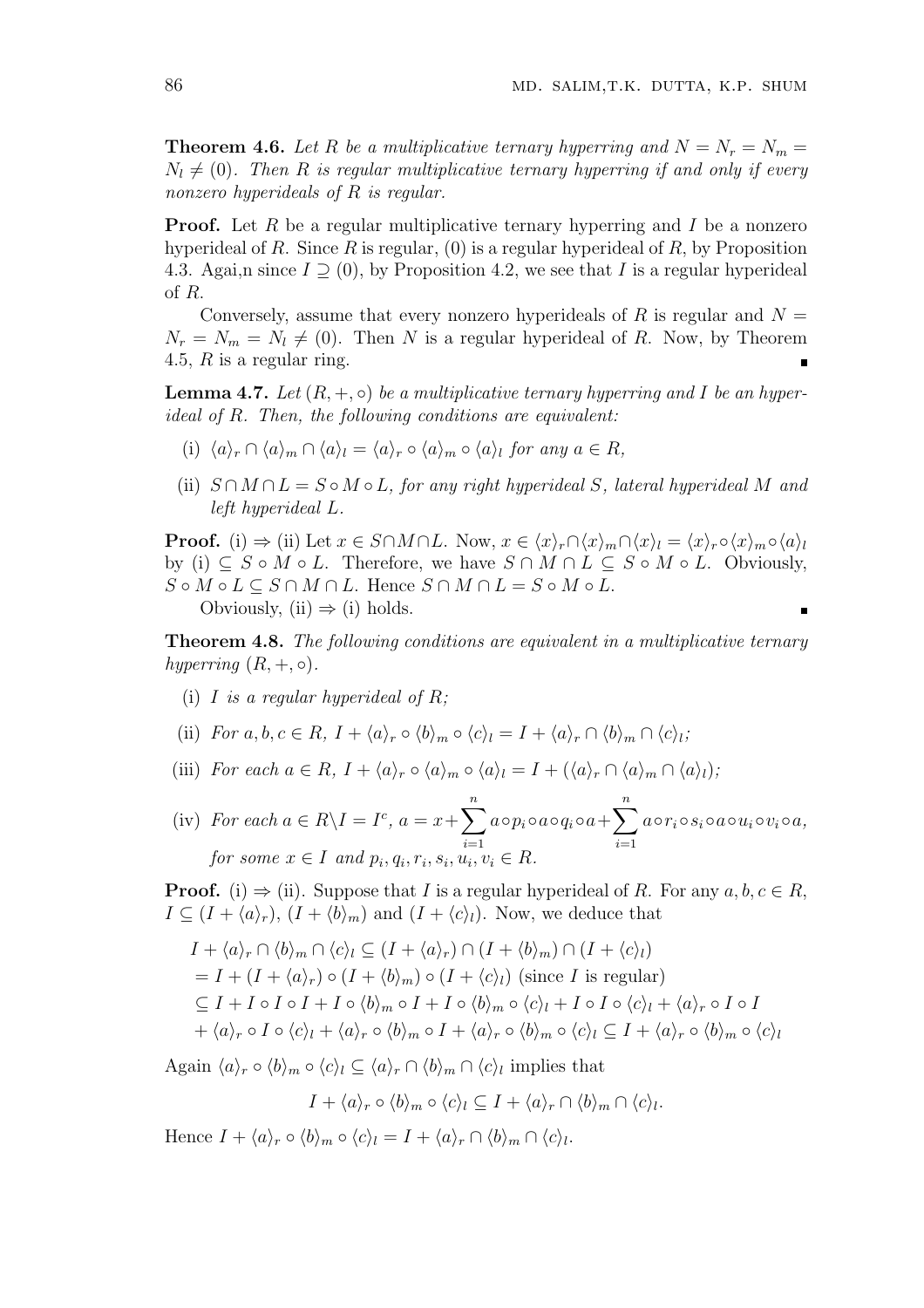Obviously, (ii)  $\Rightarrow$  (iii).

(iii)  $\Rightarrow$  (iv). We first observe that  $\langle I + \langle a \rangle_r \rangle_r = I + \langle a \rangle_r = I + \langle a \rangle_r \cap R \cap R =$  $I + \langle a \rangle_r \circ R \circ R = (\text{by Lemma 4.7}) I + (a \circ R \circ R + na) \circ R \circ R \subseteq I + a \circ R \circ R$ . Obviously,  $I + a \circ R \circ R \subseteq \langle I + \langle a \rangle_r \rangle_r$ , and hence,  $\langle I + \langle a \rangle_r \rangle_r = I + a \circ R \circ R$ . Similarly, we have  $\langle I + \langle a \rangle_m \rangle_m = I + R \circ a \circ R + R \circ R \circ a \circ R \circ R$  and  $\langle I + \langle a \rangle_l \rangle_l = I + R \circ R \circ a$ . Now, we have

$$
\langle a \rangle_r \cap \langle a \rangle_m \cap \langle a \rangle_l \subseteq I + \langle I + \langle a \rangle_r \rangle_r \cap \langle I + \langle a \rangle_m \rangle_m \cap \langle I + \langle a \rangle_l \rangle_l
$$
  
=  $I + \langle I + \langle a \rangle_r \rangle_r \circ \langle I + \langle a \rangle_m \rangle_m \circ \langle I + \langle a \rangle_l \rangle_l$  (by Lemma 4.7)  
=  $I + (I + a \circ R \circ R) \circ (I + R \circ a \circ R + R \circ R \circ a \circ R \circ R) \circ (I + R \circ R \circ a)$   
 $\subseteq I + (a \circ R \circ R \circ R \circ a \circ R \circ R \circ a \circ R \circ a)$   
+  $a \circ R \circ R \circ R \circ a \circ R \circ R \circ R \circ a \circ R \circ a \circ R$   
 $\subseteq I + a \circ R \circ a \circ R \circ a \circ R \circ a \circ R \circ a \circ R \circ a \circ R \circ a \circ R$ 

Since  $a \in \langle a \rangle_r \cap \langle a \rangle_m \cap \langle a \rangle_l$ , there exist elements  $x \in I$  and  $p_i, q_i, r_i, s_i, u_i, v_i \in R$ such that

$$
a = x + \sum_{i=1}^{n} a \circ p_i \circ a \circ q_i \circ a + \sum_{i=1}^{n} a \circ r_i \circ s_i \circ a \circ u_i \circ v_i \circ a.
$$

(iv)  $\Rightarrow$  (i). Let *S, M* and *L* be any right, lateral and left hyperideal of *R* respectively such that  $S \supseteq I$ ,  $M \supseteq I$  and  $L \supseteq I$ . Then, obviously,  $I + S \circ M \circ$ *L* ⊆ *S* ∩ *M* ∩ *L*. Again, let  $a \in S \cap M \cap L$ . Then, by condition (iv), we have  $a = x + \sum_{n=1}^{n}$ *i*=1  $a \circ p_i \circ a \circ q_i \circ a + \sum^n$ *i*=1  $a \circ r_i \circ s_i \circ a \circ u_i \circ v_i \circ a$  for some  $x \in I$  and  $p_i, q_i, r_i, s_i, u_i, v_i \in R$ . Since  $\sum_{i=1}^{n}$ *i*=1 *a*∘ $p_i$ ∘ $a$ ∘ $q_i$ ∘ $a, \sum^n$ *i*=1  $a \circ r_i \circ s_i \circ a \circ u_i \circ v_i \circ a \in S \circ M \circ L$ .  $a \in I + S \circ M \circ L$  and hence  $S \cap M \cap L \subseteq I + S \circ M \circ L$ . Thus  $S \cap M \cap L = I + S \circ M \circ L$ . Consequently, *I* is a regular hyperideal.

#### **References**

- [1] Castillo, J.R., Paradero-Vilela, J.S., *Quotient and homomorphism in ternary hyperrings*, International Journal of Mathematical Analysis, 8 (58) (2014), 2845-2859.
- [2] Corsini, P., Leoreanu, V., *Applications of hyperstructure theory*, Advances in Mathematics, vol. 5, Kluwer Academic Publishers, 2003.
- [3] Dutta, T.K., Kar, S., *A Note on regular ternary semirings*, Kyungpook Math. J., 46 (2006), 357-365.
- [4] Krasner, M., *A class of hyperrings and hyperfields*, Internat. J. Math, Sci., 6 (1983), 307-311.